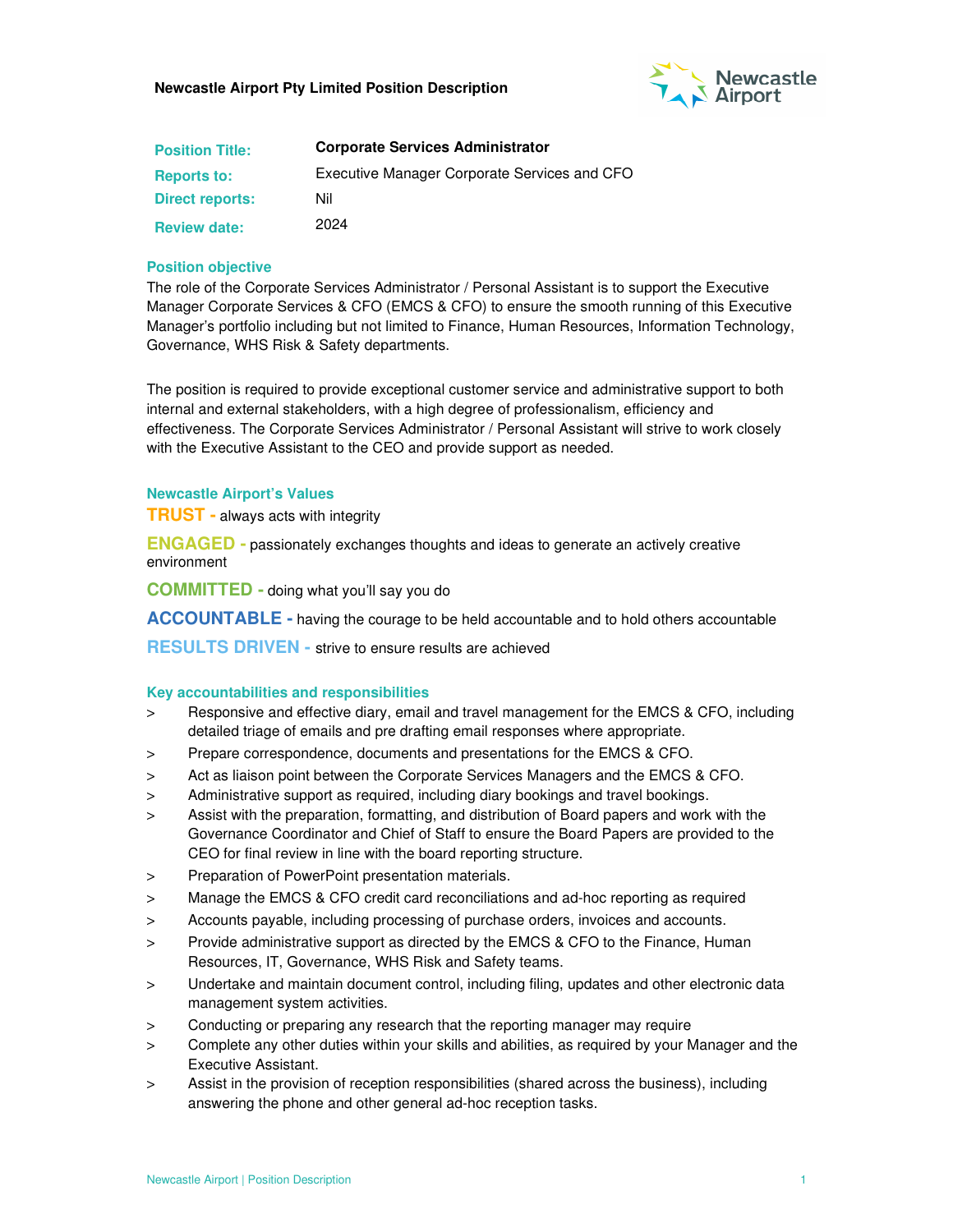

#### **General**

- > Maintain continual alignment with NAPL's values Trust, Engaged, Committed, Accountable, Results Driven.
- > Demonstrate compliance with all directives communicated through NAPL's Policy and Procedure framework.
- > Display consistent compliance, accountability and due diligence with all safety and security matters across the Airport precinct

# **Qualifications and experience**

## **Essential**

- > Degree qualifications in business or related discipline
- > Minimum 3 years' experience in supporting a Senior Executive Manager with high-level office administration.
- > Great interpersonal skills, well presented with a high degree of professionalism and judgement with the ability to maintain a high level of confidentially and professional standards of behaviour in difficult and sensitive circumstances.
- > Well-developed liaison skills, including excellent communication skills with a range of stakeholders
- > High level of organisation, attention to detail and ability to work under pressure
- > Strong time-management skills and the ability to prioritise and coordinate daily workload
- > Demonstrated writing and advanced MS Office skills
- > Sound capability in PowerPoint documentation preparation
- > A proactive, collaborative mindset and demonstrated capacity to work independently and within a team environment
- > Demonstrated strong reasoning skills and proven strategic thinking capabilities
- > Alignment with NAPL values trust, engaged, committed, accountable and results driven

# **Desirable**

- > Experience in report preparation
- > Experience using Technology One accounting software applications or similar accounting software applications.
- > Experience using electronic document management systems.
- > Previous experience with Document Control.

# **Work Health and Safety**

While at work NAPL workers must:

- > Take reasonable care for their own health and safety
- > Take reasonable care that their acts or omissions do not adversely affect the health and safety of other persons
- > Comply with any reasonable instruction that is given to allow NAPL to comply with the WHS Act
- > Cooperate with NAPL policies and procedures relating to health or safety.